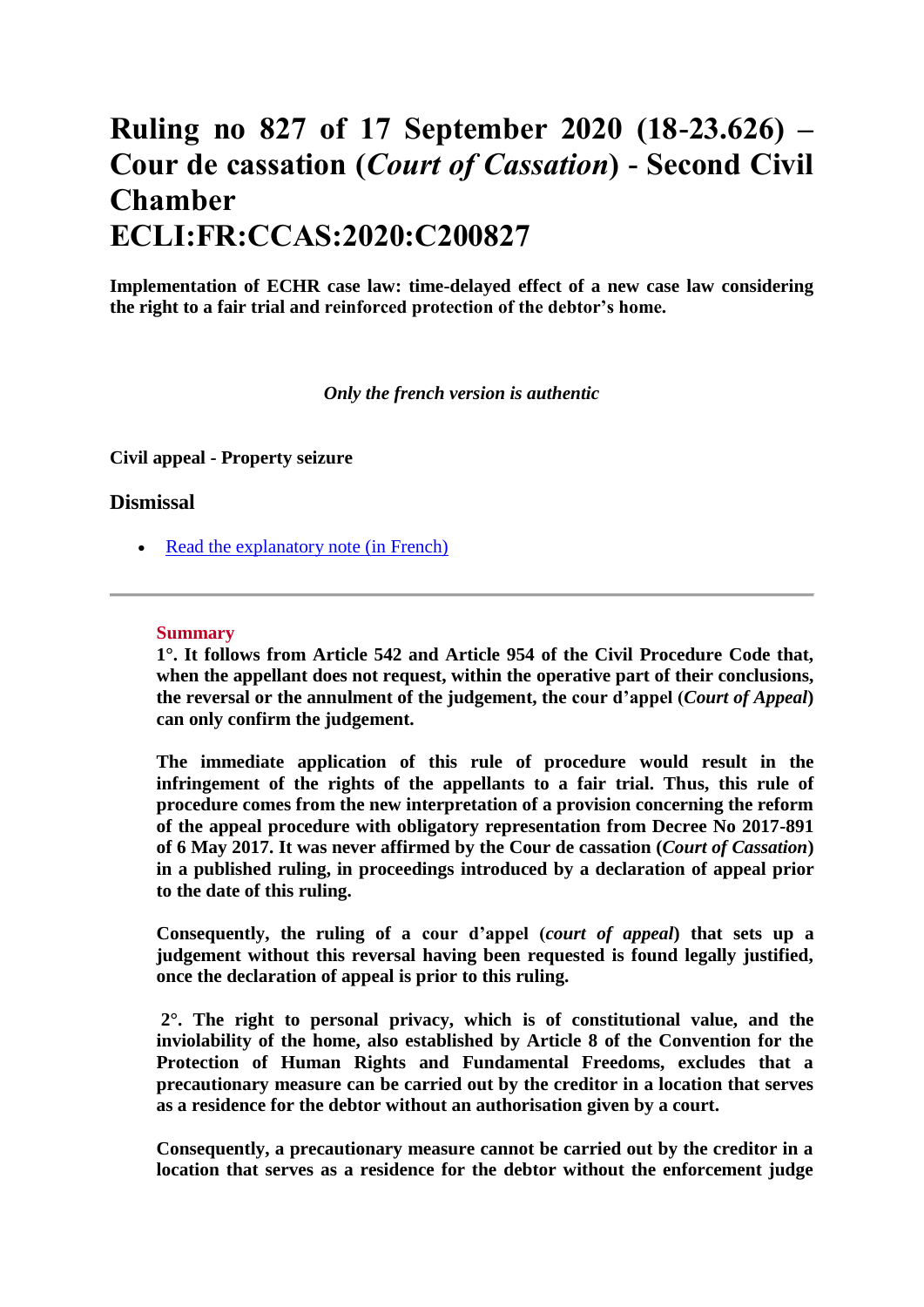**having authorised it according to Article R. 121-24 of the Civil Enforcement Proceedings Code, and this even in the case provided for in Article L. 511-2 of the same code in which the creditor obtains a writ of enforcement or a court decision that is not yet enforceable. In absence of this, such a measure must be annulled.**

*Appellant(s): Müflis T. Imar Bankasi T.A.S. Iflas Idaresi Respondent(s): Mr A... X...* 

#### **Facts and Procedure**

1. According to the ruling under appeal (Paris, 6 September 2018), the company, T. Imar Bankasi T.A.S.(the bank) having gone into bankruptcy, the company Müflis T. Imar Bankasi T.A.S Iflas Idaresi (the liquidator), began legal proceedings against its executives, one of whom is Mr X.... Since the latter was charged by the judgements of the tribunal of first instance of Istanbul to pay a certain sum to the bank, the liquidator of the bank began the process of precautionary seizure of receivables and shareholder rights and securities, as well as a precautionary seizure of tangible personal property present at the home of Mr X.... The latter referred to an enforcement judge in order to oppose these measures.

#### **Reviewing pleas**

### **On the third part of the second plea, appended hereafter**

2. In application of Article 1014, Section 2 of the Civil Procedure Code, it is not necessary to have a specially reasoned decision on this ground which is clearly not of such a nature as to entail quashing the ruling.

#### **On the first plea**

#### Statement of plea

3. The liquidator of the bank objects to the ruling to annul the precautionary seizure of tangible personal property of 25 August 2017, whereas "*Article 910-4 of the Civil Procedure Code provides that the parties be able to present all of their claims in substance as soon as they present their conclusions mentioned in Article 905-2. If they are not able to present them, they are automatically considered inadmissible. Article 954 adds that the claims are summarised in a provision, and the cour d'appel (Court of Appeal) only rules on the claims noted in the provision. When the cour d'appel (Court of Appeal) pronounced the reversal of the judgement, in that it had dismissed the objection of Mr X... related to the precautionary seizure of tangible personal property of 25 August 2017 and in that it charged Mr X... for costs, after having noted that the provision of its first conclusions of 13 March 2018 were served in the one-month delay provided for in Article 905-2 of the Civil Procedure Code, the reversal of the judgement was not requested. Without asking for the reversal of the judgement, the cour d'appel (Court of Appeal) violated Article 905-2, Article 910-4, and Article 954 of the Civil Procedure Code."*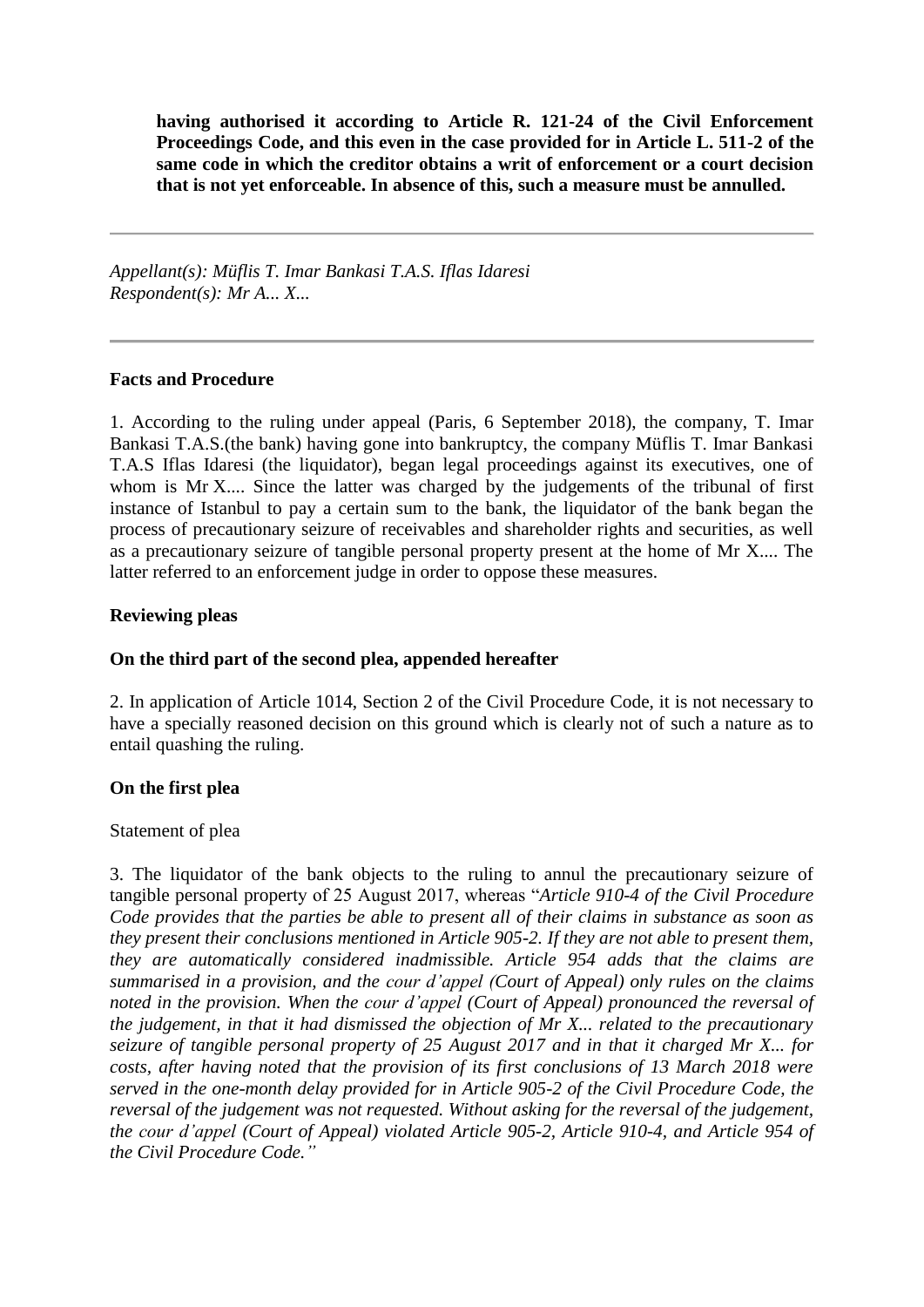### **Response by the Court**

4. It follows from Article 542 and Article 954 of the Civil Procedure Code that, when the appellant requests within the operative part of their conclusions neither the reversal nor the annulment of the judgement, the cour d'appel *(Court of Appeal*) can only confirm the judgement.

5. However, the immediate application of this rule of procedure would result in infringement of the rights of the appellants to a fair trial. Thus, this rule of procedure comes from the new interpretation of a provision concerning the reform of the appeal procedure with obligatory representation from Decree No 2017-891 of 6 May 2017. It was never affirmed by the Cour de cassation (*Court of Cassation*) in a published ruling in proceedings introduced by a declaration of appeal prior to the date of this ruling.

6. It being noted that in the operative part of its conclusions, served on 13 March 2018, the appellant did not request the reversal of the contested judgement, but the annulment of the entries, their withdrawal or their ring-fencing. The cour d'appel *(Court of Appeal*) could only confirm this judgement.

7. However, the declaration of an appeal being prior to this ruling, it is not necessary to apply the rule mentioned in paragraph 4 of the current proceedings.

8. On purely legal grounds, substituted for the contested elements in question, under the conditions provided for in Article 620, Section 1, and Article 1015 of the Civil Procedure Code, the ruling is considered legally justified.

#### **On the first, second, and fourth parts of the second plea**

#### Statement of plea

9. The liquidator of the bank presents the same objection to the ruling, whereas:

*"1°/ Article L. 142-3 of the Civil Enforcement Proceedings Code provides for, on the expiry of a delay of eight days starting from a summons to pay served by a bailiff, and remaining without a response, the bailiff being able to, when justified with a writ of enforcement, enter into a location that serves as a residence and, if applicable, have the doors and furniture opened. This is only applicable to the measures of enforcement and not to precautionary measures. In annulling the precautionary seizures of tangible personal property carried out on 25 August 2017 for not conforming to Article L. 142-3 of the Civil Enforcement Proceedings Code, this text not being applicable to precautionary seizures, the cour d'appel (Court of Appeal) violated Article L. 142-3 of the Civil Enforcement Proceedings Code by falsely applying said article;*

*2°/ Article L. 142-3 of the Civil Enforcement Proceedings Code, references a summons to pay served by a bailiff and remaining without a response, in that it leads to believe that the text only relates to a sale on seizure, as well as the jurisdiction of parliamentary work, since the requirement of a summons to pay for a precautionary seizure would remove any useful effect from the seizure, affect its consistency and its clarity as to the scope of application. In ruling as it did, the cour d'appel (Court of*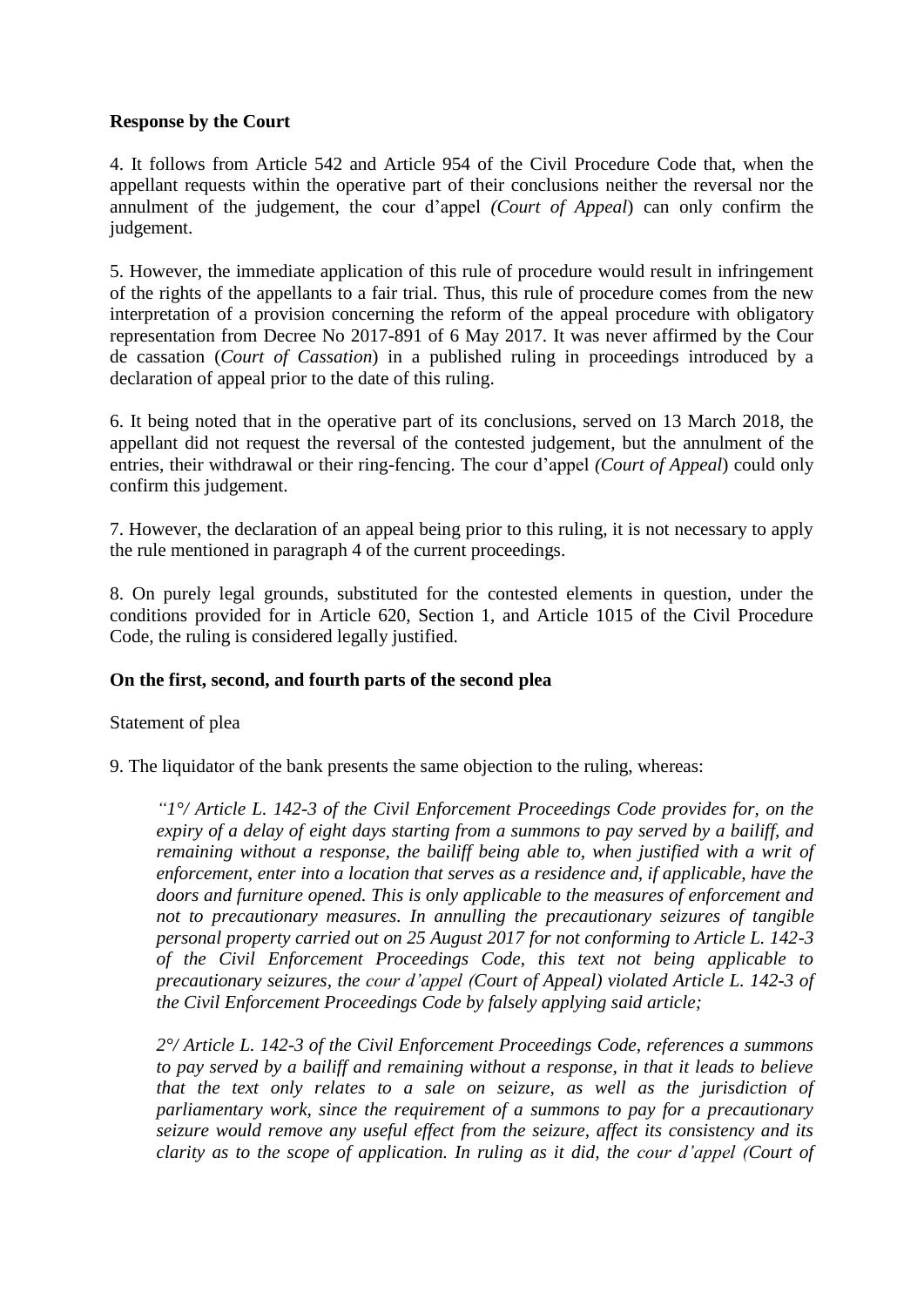*Appeal) violated Article 6 § 1 of the European Convention for the Protection of Human Rights and Fundamental Freedoms;*

*3°/ In supposing Article L. 142-3 of the Civil Enforcement Proceedings Code as applicable to precautionary measures, non-compliance with this provision is not sanctioned by the precautionary seizure being declared void. The article provides that, at the expiry of a delay of eight days starting from the summons to pay served by a bailiff that remains without response, this bailiff can, with a writ of enforcement, enter into a location that serves as a residence and, if necessary, have the doors and furniture opened. This text, by annulling the precautionary seizures of tangible personal property that took place on 25 August 2017 for not conforming to Article L. 142-3 of the Civil Enforcement Proceedings Code, supposing it is applicable to precautionary seizures, not being sanctioned by virtue of precautionary seizure being declared void, the cour d'appel (Court of Appeal) violated Article L. 142-3 of the Civil Enforcement Proceedings Code by falsely applying said article."*

#### **Court's response**

10. According to Article L. 142-3 of the Civil Enforcement Proceedings Code, at the expiry of a period of eight days starting on the summons to pay served by a bailiff and remaining without response, the bailiff can, with justification of a writ of enforcement, enter into a location that serves as a residence and, if necessary, have the doors and furniture opened.

11. Notwithstanding the location of this text in Book 1 of the Civil Enforcement Proceedings Code, entitled "general provisions", which requires that entry into a location that serves as a residence and the eventual opening of doors and furniture be preceded by a summons and that the bailiff have a writ of enforcement, the text itself excludes its application to a precautionary measure which, in application of Article L. 511-1 of the same code, does not require the prior issue of a summons and can be carried out without a writ of enforcement.

12. However, if it follows from Article L. 521-1 of the same code, according to which the precautionary seizure can cover all tangible and intangible movable property belonging to the debtor, that the creditor can have the precautionary seizure carried out of the goods belonging to their debtor located in a location that serves as a residence and, if necessary, have the doors and furniture opened. The right to personal privacy, of constitutional value, and the inviolability of the home, also established by Article 8 of the Convention for the Protection of Human Rights and Fundamental Freedoms, excludes that such a measure could be carried out without authorisation given by a court.

13. Consequently, a precautionary measure cannot be carried out by the creditor in a location that serves as a residence for the debtor without the enforcement judge having authorised it according to Article R. 121-24 of the Civil Enforcement Proceedings Code, and this even in the case provided for in Article L. 511-2 of the same code in which the creditor obtains a writ of enforcement or a court decision that is not yet enforceable. In absence of this, such a measure must be annulled.

14. By this strictly legal meaning, suggested by the defence, substituted to those that are disputed, the ruling, which stated that the bailiff did not have court authorisation to enter into the location serving as residence of Mr X..., is legally justified.